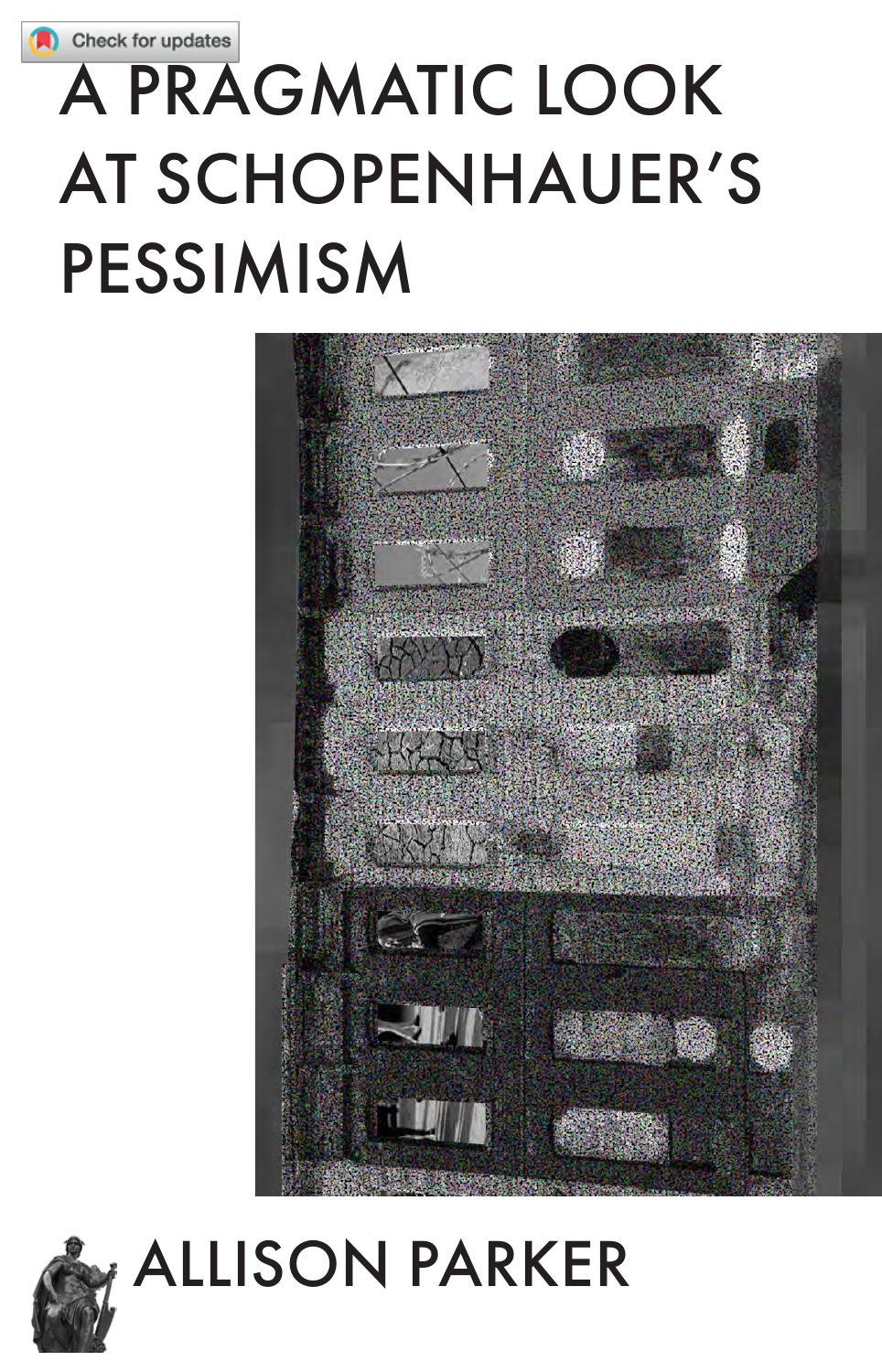#### ABSTRACT

Schopenhauer's pessimistic philosophy is a depressing read. He writes many pages about how suffering is the norm, and any happiness we feel is merely a temporary alleviation of suffering. Even so, his account of suffering rings true to many readers. What are we to do with our lives if Schopenhauer is right, and we are doomed to suffer? In this paper, I use William James' pragmatic method to find practical implications of Schopenhauer's pessimism. I provide a model for how we are to live our lives in a suffering world, a model that provides means to reduce suffering.

#### **INTRODUCTION**

Schopenhauer introduces his pessimistic philosophy in the article "On the Sufferings of the World" by pointing out to the reader that our lives are full of suffering. He writes that "misfortune in general is the rule" by which we live our lives.<sup>1</sup> He defines suffering as the positive force instead of as the negative. Suffering or evil is not the absence of good, but a positive force in its own right. Schopenhauer states that human pain and suffering outweigh pleasure and joy. He identifies that suffering does, however, have its uses. He writes, "if the lives of men were relieved of all need, hardship and adversity... they would be so swollen with arrogance that, though they might not burst, they would present the spectacle of unbridled folly—nay, they would go mad."<sup>2</sup> Schopenhauer shows how humanity's expectations, hopes, fears, and desires—everything that flows from the imagination and makes up the majority of humanity's mental life—are the source of humanity's greatest sufferings just as they are the source of humanity's pleasures. Schopenhauer then lays out how different religions and traditions deal with human suffering, identifying that the Christian idea of atonement for sin is a good model, although an unpleasant one, and ends his essay by stating that we are fellow sufferers in this world and that we can recognize another's vice as being a part of the fall that has become us all, and therefore sympathize with those who do us wrong. However, perhaps there is more to gain from Schopenhauer's pessimism than sympathy for others. A look at William James' pragmatic method might show the reader what more we can get out of Schopenhauer's pessimism to make it applicable to our personal lives.

#### **LIAMES' PRAGMATISM**

In a series of lectures given at the Lowell Institute in Boston in 1906 and at Colombia University in New York in 1907, William James



Arthur Schopenhauer, "On the Sufferings of the World," in The Essays of Arthur Schopenhauer: Studies in Pessimism, trans. T. Bailey Saunders (Blackmask Online, 2004), 2.

<sup>2</sup> Schopenhauer, "On the Sufferings," 2.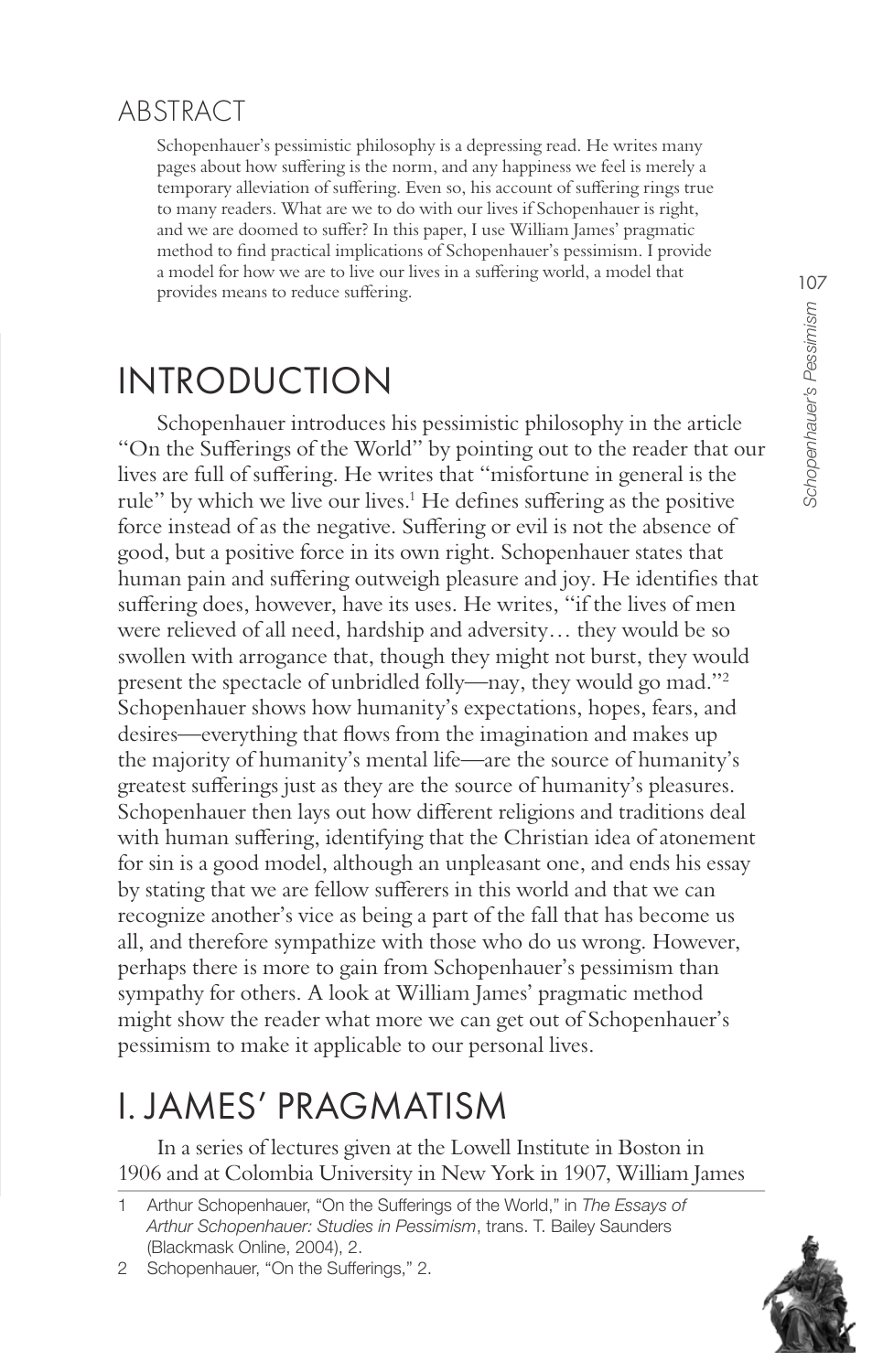defined the pragmatic method as a way in which "to try to interpret each notion by tracing its respective practical consequences."<sup>3</sup> The pragmatic method is a way to view philosophical theories in light of which theories are the most practical or which ones are the most useful for people. In the preface of these lectures, James asserts that most of what we learn from the world comes from our experience, not what we read in books. This paper will attempt to use James' pragmatic method to view the pessimistic philosophy of Schopenhauer chiefly expressed in his essay, "On the Sufferings of the World." If the world is full of suffering and misfortune, as Schopenhauer argues, then we must find ways of dealing with this painful world. We must understand the implications this metaphysical view has for our lives and then attempt to see how we can remedy some of the problems of our world through practical measures that we can implement in our daily lives. This paper will focus mostly on suffering rather than a full account of Schopenhauer's pessimistic philosophy, since suffering is the most concrete and evident aspect of his pessimism that we are faced with in our daily lives.

#### II. "ON THE SUFFERINGS OF THE WORLD"

Schopenhauer opens "On the Sufferings of the World" by noting that it is absurd to view all of the suffering in the world "as serving no purpose at all and the result of mere chance."<sup>4</sup> Shortly after that opening paragraph, he states that "misfortune has its uses" in that it keeps us steady and sane.<sup>5</sup> Schopenhauer uses the Christian model of atonement for sin, not out of any responsibility toward the religion or out of any reverence to God, but because the understanding of suffering in the world being the fault of human nature and thus falling under human responsibility is a useful way of picturing the suffering of the world. Schopenhauer ends his essay in a call to action, telling his reader that, in light of his discussion about the sufferings of the world, we should have "tolerance, patience, regard, and love of neighbor."6 Not only does Schopenhauer give us an argument for his metaphysical view, but he recognizes that his view has implications on how we should live our lives and treat each other. However, Schopenhauer's main concern in this essay is to show that suffering is the general rule by which the world is maintained rather than to give us a plan on how to live in such a world. This paper will attempt more of the latter—showing how we are to live if we are to adopt Schopenhauer's account of suffering.

<sup>5</sup> James, Pragmatism, 2.





William James, Pragmatism: A New Name for Some Old Ways of Thinking 3 (New York: Longmans, Green, and Co., 1921), 45.

 $\Delta$ James, Pragmatism, 2.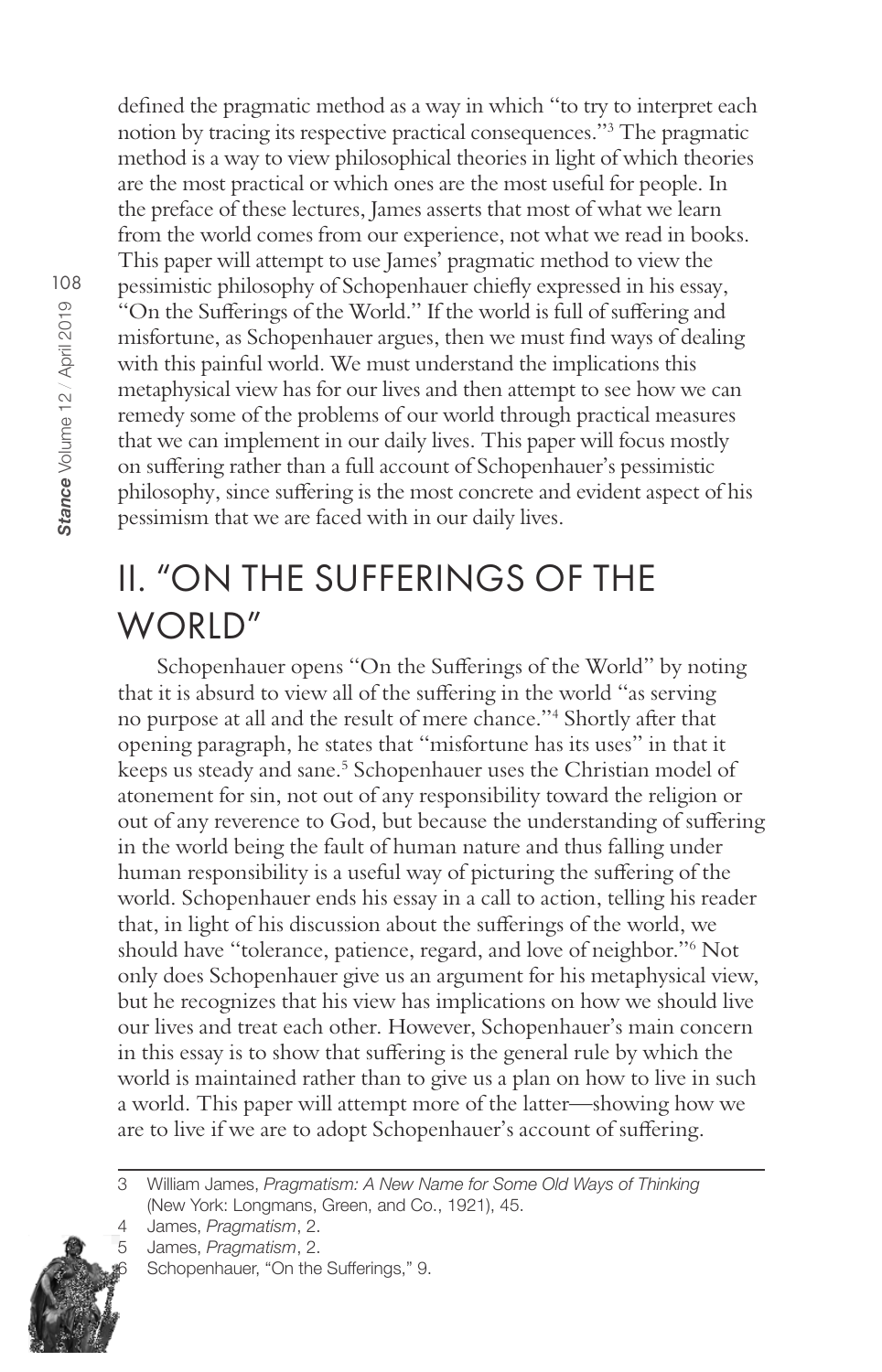Schopenhauer addresses various topics in the realm of suffering, each of which must be dealt with if we are to understand the practical impliacations of his work. He addresses the lives of animals and how their lives relate to human lives, the issue of procreation and whether or not it is justifiable to bring life into a world in which it is doomed to suffer, and the role that reputation-or what we think other people think about us—plays in our suffering. Since these are the topics that Schopenhauer concentrates on, each of these topics will get a section in this paper which explains his views and attempts to show how we can interpret each in a pragmatic way. We can use the lives of animals as a model for how we could reduce suffering, even though there is a fundamental difference between animals and humans: the Will. We can justify introducing new humans into the world of suffering by differentiating various types of suffering and realizing that we have the power, in some cases, to exchange one type for another. We can reduce the pain caused by our thoughts about the opinions of others by viewing our own lives on their own, without comparing them to the lives of others. The suggestions offered at the end of the following sections amount to recognizing the ways in which we suffer. Schopenhauer might be right that suffering is the norm, but if we can recognize the cause of many of our sufferings, we can be more conscious about them and make decisions that attempt to reduce the amount of suffering we and others endure. We know we suffer, but we do not always know why. Understanding why will shed light on small things we can do to adjust our views and actions to reduce suffering.

#### III. ANIMAL LIFE AS A MODEL

Schopenhauer offers the way animals experience suffering and pleasure as a contrast to human experience. Animals live in the present moment, being able to enjoy life without fears, regrets, or other mental phenomenon to disturb their peace of mind. Schopenhauer seems to envy the ability of animals to enjoy the present moment undisturbed. He states that when we hope for something and look forward to it, we enjoy it less when it comes along because it often falls short of our expectations. Animals do not suffer this experience of disappointment since they do not hope toward something better in the future. They are allowed to be surprised and pleased by every pleasant moment instead of being disappointed that it did not match their expectations. However, he also acknowledges that animals pay a price for this peace of mind. They are unable to hope in times of trouble and unable to hold onto pleasant memories when they are suffering, making their suffering even more painful as a result.

Should we attempt to be more like animals, not allowing our fears or hopes to take away from the small pleasures of life? If we were to

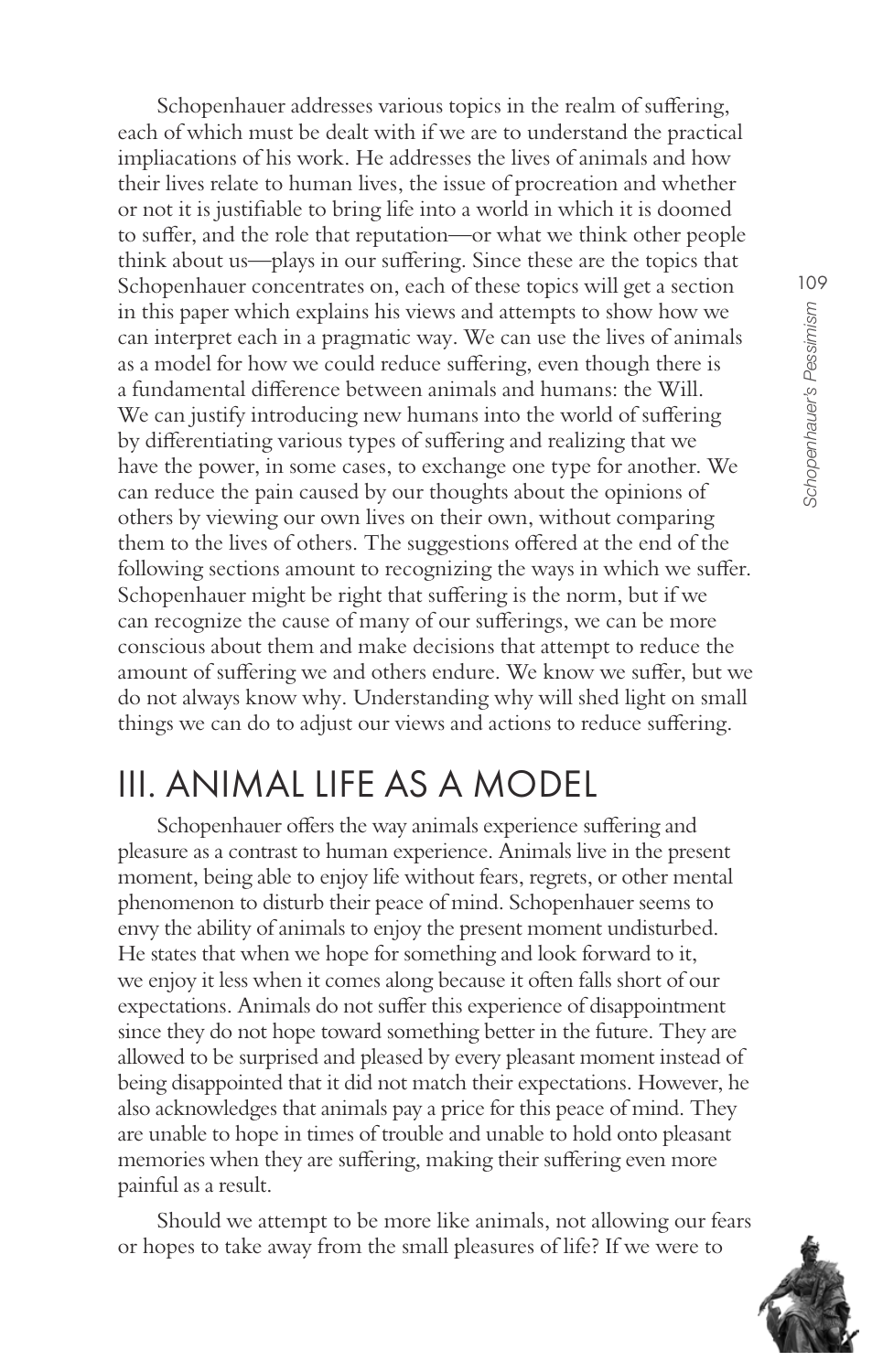take up such a method of thinking, some might say we would lose our sense of purpose, which is a higher pleasure than the physical pleasure that animals enjoy. We would also be unable to combat our moments of suffering with hopes and pleasant memories that might give us strength and courage. However, if we were able to enjoy the present moment like animals do-not expecting anything or fearing anything—but also able to hope in times of trouble, we might be able to keep a little bit of the best of both worlds This is a possible practical implication. At least in our pleasant moments, if we can attempt to forget our fears and regrets, we might be able to enjoy those moments a little more, which is some small progress.

There is a fundamental way in which humans and animals are different which is relevant to our ability (or inability) to enjoy the present moment as animals do: the Will. Schopenhauer writes that "Will is the lord of all worlds."7 By this he means that Will is in reality a unity but that individuals fragment it, breaking it up, by viewing themselves as individuals with independent wills. Each human, then, has an individual will, but it is a broken fragment of the real Will, constantly striving for that endless, timeless, completely free reality without ever being able to achieve it because it is not whole. Humans cannot view life as cats and dogs do because they are aware of themselves as individuals with individual wills, which automatically dooms them to a hopeless life of frustration. What we can do, though, is recognize that we are not the only broken fragments of Will. All other humans share that quality with us. That thought should make us feel a little less alone and a little more understanding of others.

#### **IV. PROCREATION**

If life is determined by suffering, is it better to not exist at all? Would we be better off to annihilate such a world full of pain and hardship? These are questions that Schopenhauer brings up in his essay. Even if we do not have a red button to push to end the world although there are some who might, in fact, have such a power now—these questions are still important to consider because most of us do have the ability to continue the human race in some small degree. Perhaps this is a more applicable question to our own lives: is it right to bear children into such a world for them to suffer as we have suffered-or, as Schopenhauer puts it, "would not a man rather have so much sympathy with the coming generation as to spare it the burden of existence?"<sup>8</sup> We do continue to bear children even though we know they will suffer, but this could be due to our own faulty nature,



Arthur Schopenhauer, "The Vanity of Existence," in The Essays of Arthur Schopenhauer: Studies in Pessimism, trans. T. Bailey Saunders (Blackmask Online, 2004), 10. Schopenhauer, "On the Sufferings," 3.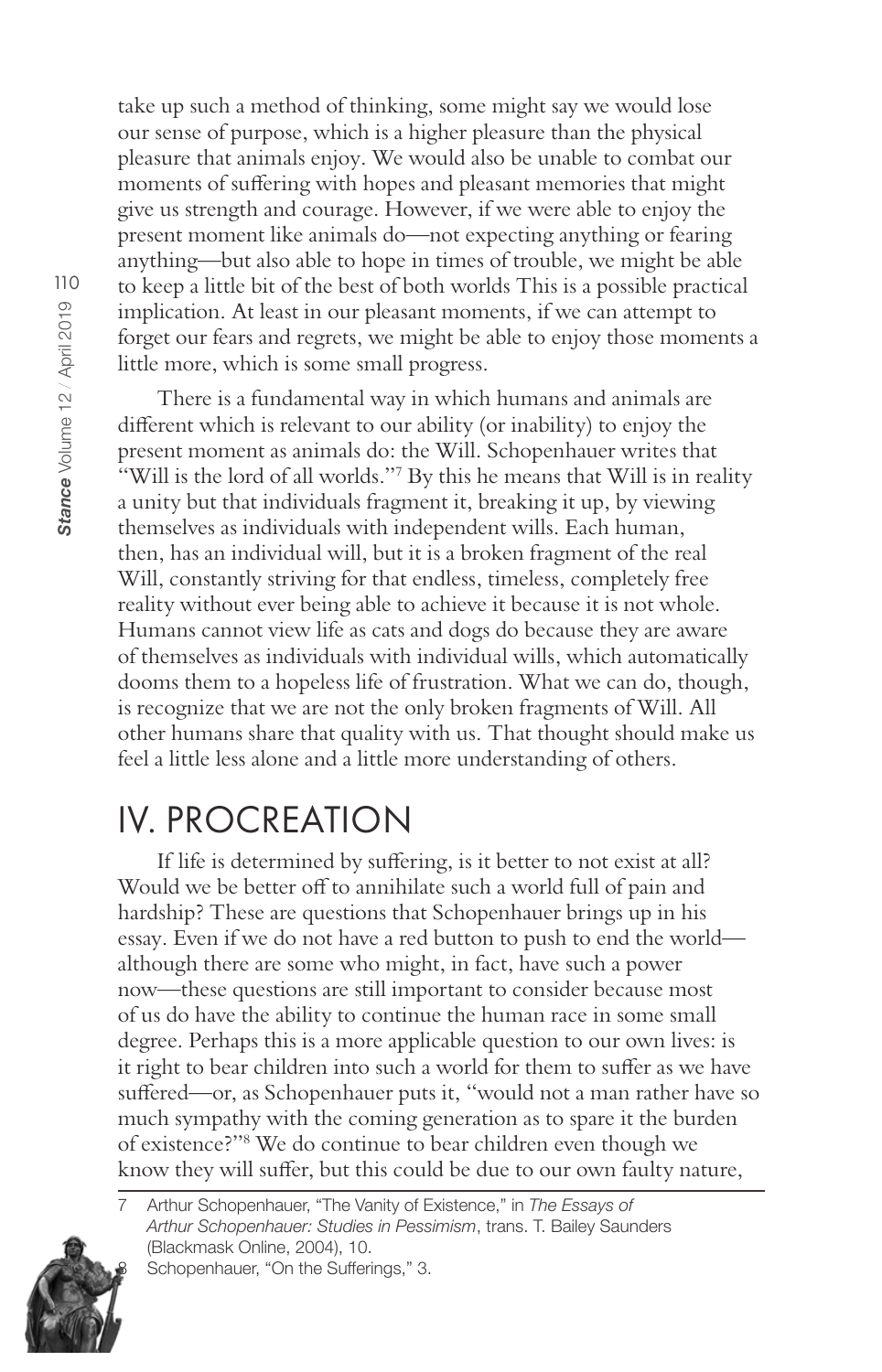unable to rationalize the consequences of our actions, especially those actions which afford us a great sense of physical pleasure in a world that continually denies us such pleasures. If we make it our goal to alleviate suffering if we can, it seems like refusing to have children would be one step toward that goal, if those children will only add to the amount of people suffering already.

However, to remove suffering from the world is not the same as to remove the people who suffer. It might be true that no existence at all is better than an existence filled with pain and suffering, although I hesitate to admit that positively, but the possibility of an existence without pain or suffering—or one at least with more pleasure than pain—is itself more valuable than nonexistence. The goal is not to achieve "no suffering at all," but rather "no suffering in people's lives." Removing or preventing life does not solve the problem. We must find other ways to alleviate suffering, if that is our goal. We must at least try a little longer, although it might be a possibility that our goal is unreachable and a complete end to existence is the only remedy. The practical implication of this discussion is that preventing new people from being born into a suffering world or ending the existence of people who are already suffering should not be done because doing those things also removes our possibility of life without suffering, which is the true goal.

However, as Schopenhauer describes, there is a purpose for suffering. He states that "a certain amount of care or pain or trouble is necessary for every man at all times. A ship without ballast is unstable and will not go straight."<sup>9</sup> Suffering and pain keep us in check. They teach us lessons and help us to grow. If we did not have suffering to keep us occupied, we would find ways to entertain ourselves, which might be more devastating than the suffering we are currently subject to. There are countless stories of people who were only able to accomplish great feats because their suffering made them strong, opening their eyes to things they would not have seen otherwise. If suffering is helpful, though, perhaps we should allow it and stop trying to relieve ourselves from it. However, not all types of suffering are helpful, and perhaps we can choose. We can barter for the kind of suffering that will help us the most. People do this all the time: they choose to toil and work to avoid the suffering of starvation, thus exchanging one form of suffering (labor) for another (starvation). We can choose to work and struggle to end certain kinds of suffering. In this way, we can at least take comfort in the fact that our suffering has a purpose, even if it is just to alleviate another form of suffering. We can also take comfort in the fact that we are actively choosing to engage in it for a higher cause. If Schopenhauer is right, we will never reach a point where we will not have any suffering at all, so we will always have plenty to keep us busy. We can choose to make progress even though we will

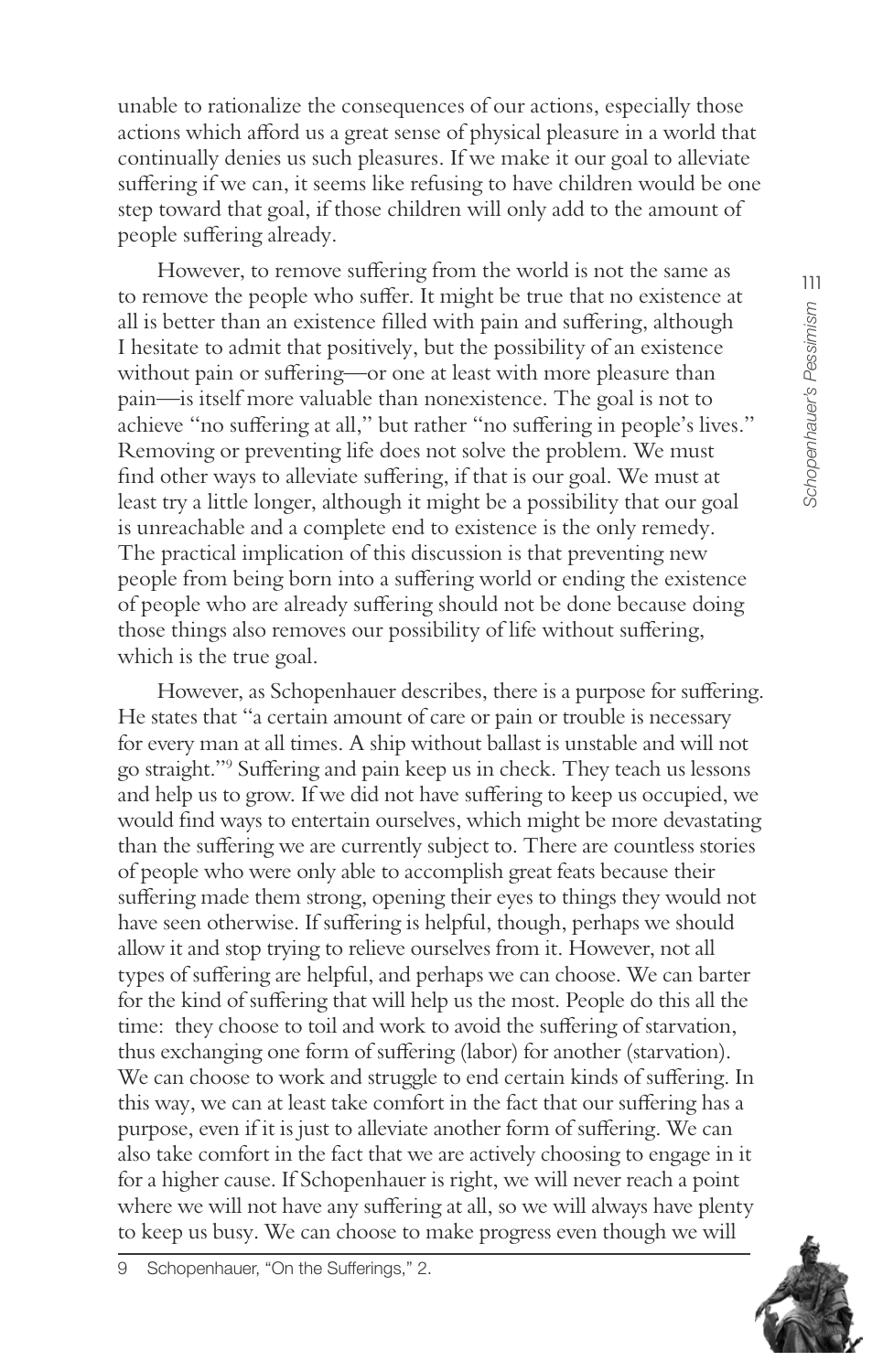suffer the whole way and even though we will never reach total freedom from suffering.

#### V. REPUTATION

Schopenhauer discusses one factor of our ability for reflection that contributes greatly to human pleasure and pain: "ambition and the feeling of honor and shame; in plain words, what he thinks about the opinion other people have of him."<sup>10</sup> Our concern for our reputation takes up a good deal of our thoughts, directs and controls our actions, and constitutes a large quantity of our anxiety: we worry about what people think of us. Most people differentiate between a healthy concern for reputation and an unhealthy one. It is perhaps admirable to desire to please people, make them happy, and be concerned if they think ill of us. However, this concern for other people's opinions is often taken to the extreme, where vanity and pretentiousness are the vices of an exaggerated concern for one's reputation. Anxiety about what other people think of oneself is also a great cause of depression if one is unable to shake the disturbance of being disliked or disapproved of, or the false belief that one is disliked or disapproved of.

One solution could be to disregard the opinion of others when that opinion concerns oneself. However, this solution can have downfalls. A complete disregard of the opinions of others prevents people from growing, from being able to accept constructive criticism, or from changing one's actions based on the opinion of others in a healthy way that better serves the opinion-holder as well as the subject. I turn to Marcus Aurelius to provide a solution. Marcus Aurelius, in his Meditations, wrote that Epictetus said that "man must discover an art (or rules)... in respect to his movements...that they have regard to the value of the object."<sup>11</sup> The "value of the object" here is contrasted with "the perceived value of the object." Instead of being concerned with how our movements and actions are perceived, we must consider their actual worth. That worth is gauged by how they benefit ourselves and those around us. If one's actions give him pleasure because they impress others, that in itself has no real value. If one's actions help others and provide an example for his neighbors to live by to better their own lives, then those actions do have value. Reputation itself is not bad or harmful, but it must be considered in a way that best helps those around us and works toward easing their pain and suffering. It is true that reputation is the source of much of our suffering, but we can attempt to use reputation as a tool to provide others with an example of how to live—not simply because impressing others gives us pleasure, but because to alleviate suffering, we must help our neighbors to see new

<sup>10</sup> Schopenhauer, "On the Sufferings," 4.



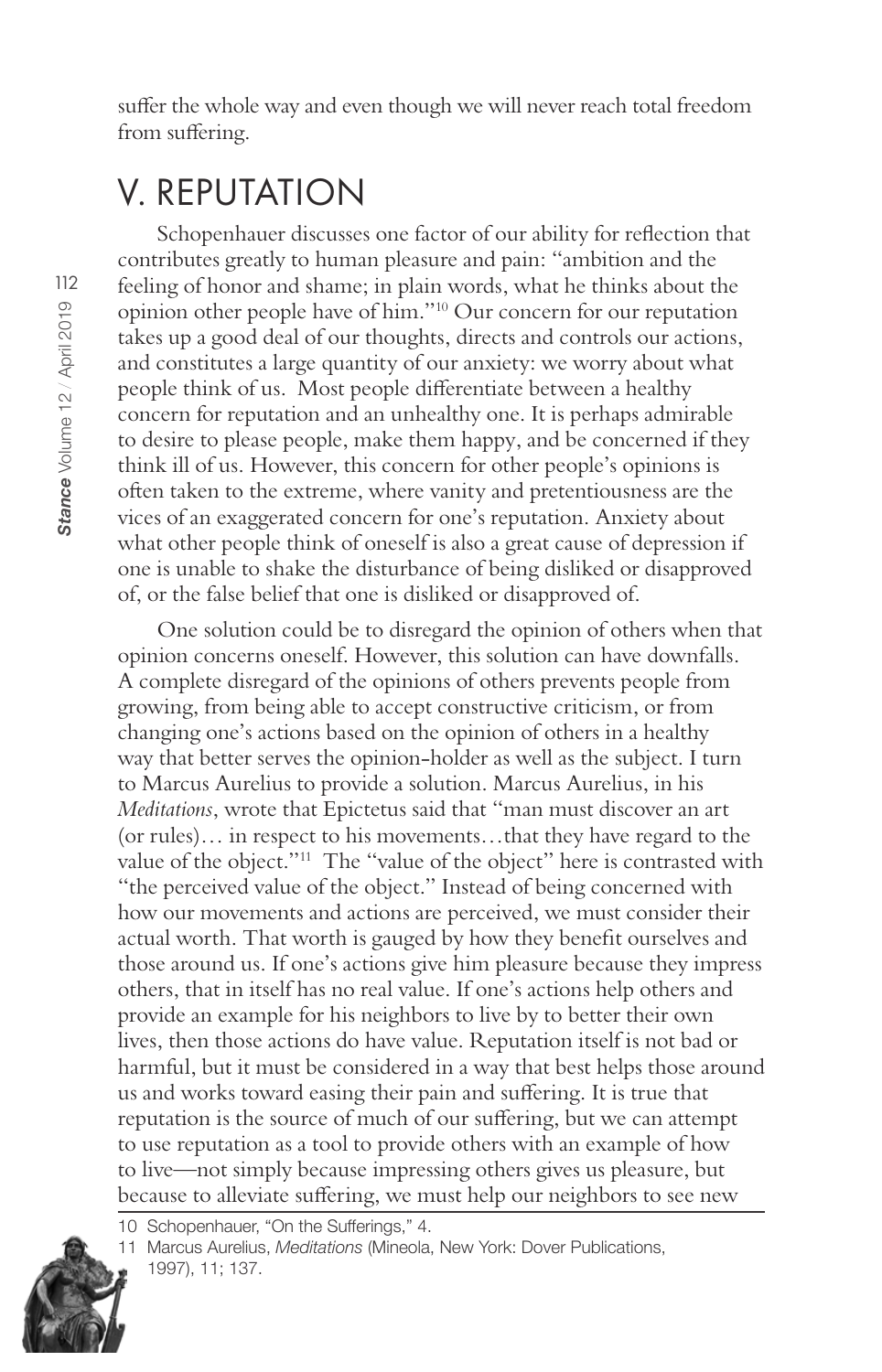ways to live their lives that reduce suffering for themselves and those around them.

Another great source of discontent is the tendency to compare one's own lot to the lot of others. If one sees that his neighbor suffers less than he does, he will feel indignation at the inequality of life and suffer more because of the comparison. Again, one must consider Marcus Aurelius' use of Epictetus' statement about the true value of an object. In order to avoid the feeling of inequality one feels when comparing one's misfortune to the fortune of others, one must consider his own life on its own, deciding its value independent of the comparison it has to the lives of others, and then deciding on methods to improve that life. Schopenhauer is right to say that we suffer when we consider the opinions of others too much. He would also be right in saying we suffer when we spend too much time on our opinions of the lives of others. Both of these sufferings, however, can be remedied by shifting one's gaze to the actual value of one's actions and directing one's movements toward increasing that actual value.

### CONCLUSION

Schopenhauer makes a strong case for his pessimistic philosophy. We cannot deny how much we suffer in our lives, and we cannot fail to see that others suffer as well. For those who agree with Schopenhauer that suffering is the positive force of life, we must then ask ourselves how we will continue living in such a world where pain is the norm. By reading Schopenhauer's essay in a pragmatic way—viewing his concepts in terms of precepts for our behavior—we can attempt to alleviate the suffering we all endure. I am not doing anything here that Schopenhauer has not already thought of, for he ends his essay telling his reader to sympathize with others and act in a way that produces the least amount of suffering for those who are already experiencing so much suffering. However, we can add to this statement and develop a model for how we are to live our lives in a suffering world by analyzing his various points and considering the practical implications of them, by "try[ing] to interpret each notion by tracing its respective practical consequences."<sup>12</sup> Philosophy need not be limited to a select group of professors who think and write on profound questions about the universe that others not trained in philosophical discourse cannot understand. Philosophy can, and should, be understood as a search for truth for the purpose of living our lives in the best way possible.

113